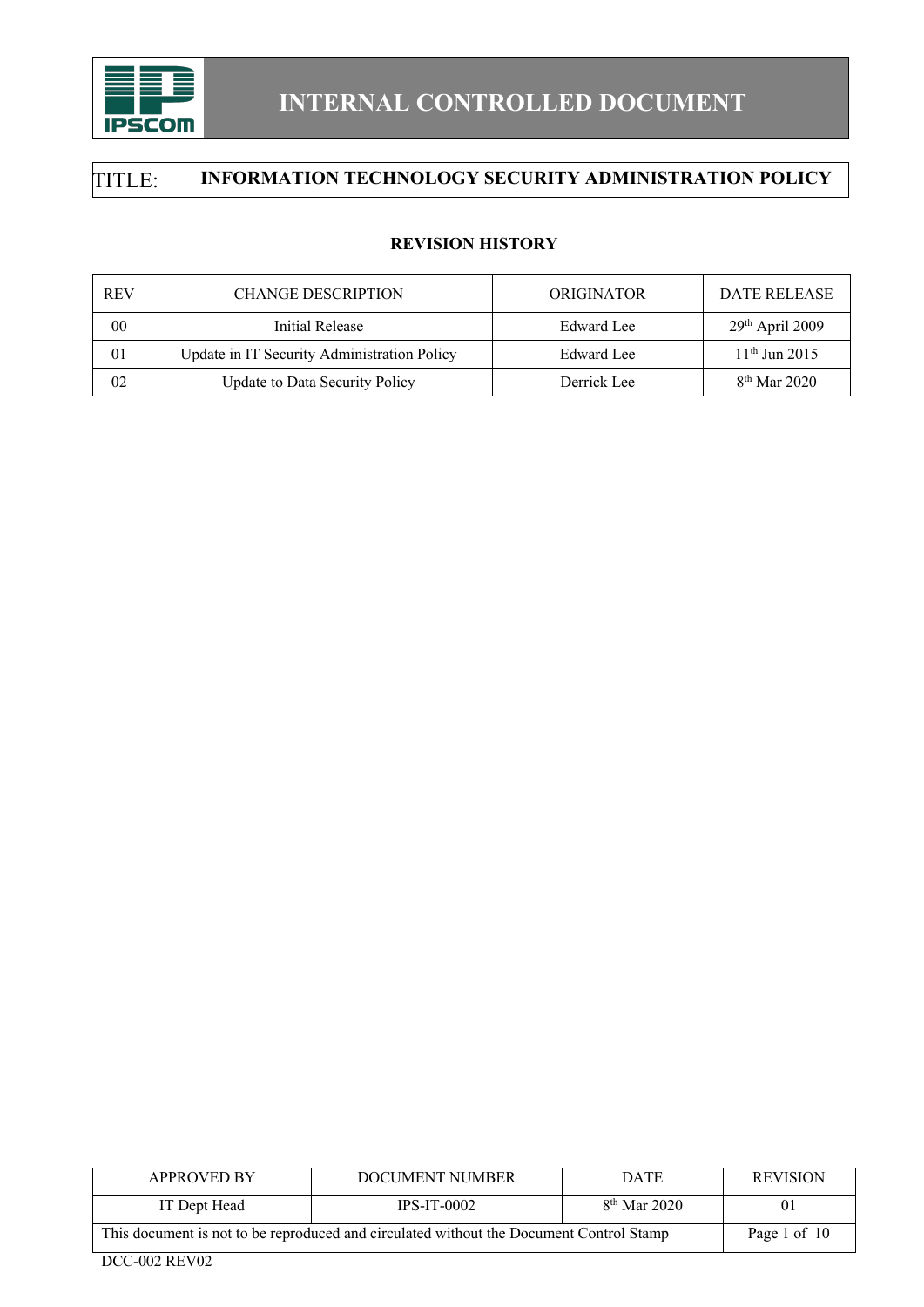

### **Table of contents**

|                                                         | Page           |  |
|---------------------------------------------------------|----------------|--|
| <b>Section I. Foreword</b>                              | 3              |  |
| Purpose and Objectives                                  | 3              |  |
| Scope                                                   | 3              |  |
| Responsibilities                                        | 3              |  |
| Policy Revisions                                        | 3              |  |
| <b>Section II. Policy Statement</b>                     | $\overline{4}$ |  |
| Physical Access Control Policy                          | $\overline{4}$ |  |
| Access Authorization and Control Policy                 | $\overline{4}$ |  |
| Password Control Policy                                 | 6              |  |
| Data Security Policy                                    | 7              |  |
| Controlling Access to Information and Systems           | 7              |  |
| Access Level Maintenance and Monitoring Policy          | 7              |  |
| Unauthorized Access Attempt Policy                      | 8              |  |
| User Awareness Training Policy                          | 8              |  |
| <b>Section III. Appendices</b>                          | 9              |  |
| Appendix A: Systems Required to Comply with this Policy | 9              |  |

| <b>APPROVED BY</b>                                                                      | DOCUMENT NUMBER | <b>DATE</b>    | <b>REVISION</b> |
|-----------------------------------------------------------------------------------------|-----------------|----------------|-----------------|
| IT Dept Head                                                                            | $IPS-IT-0002$   | $8th$ Mar 2020 | 01              |
| This document is not to be reproduced and circulated without the Document Control Stamp | Page 2 of $10$  |                |                 |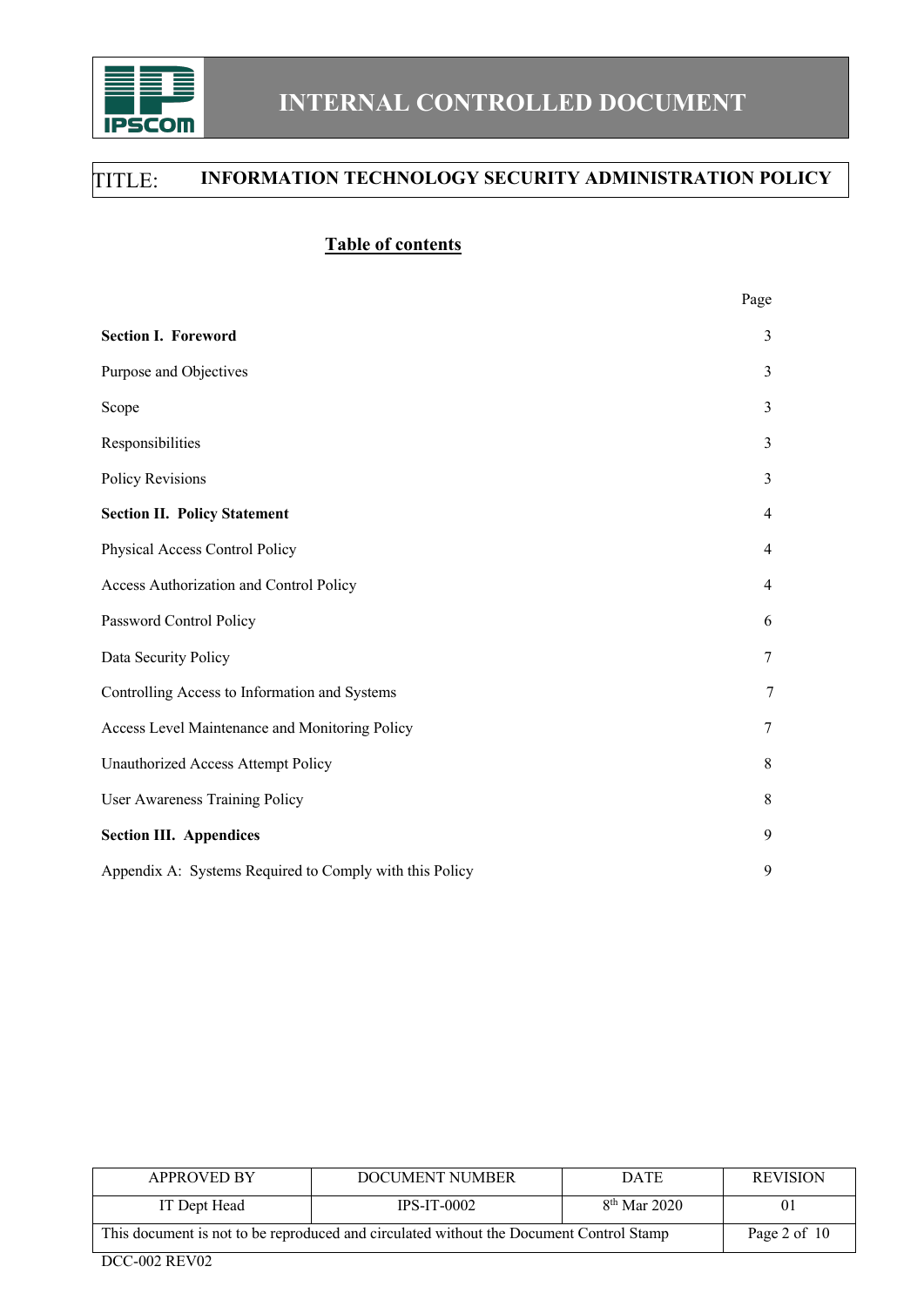

### **Section I. Foreword**

### **Purpose and Objectives**

All computer and data communications systems used to access company business sensitive information or that are critical in feeding information to the system must employ a formal security administration policy which is used to ensure that only authorized personnel gain access to company data.

IPS will expand this policy to other business critical systems at senior management's discretion. This includes safeguarding of all Digital Intellectual Property (IP) information received from clients.

The intention of this policy is to formalize the procedures for granting employees access to systems and ensure that access levels are maintained appropriately when employees change job functions. The policy will also ensure that unauthorized attempts to gain access to systems are identified and that a periodic review of users with access to systems is performed to ensure that the policies have been followed consistently.

### **Scope**

Refer to Appendix A for a list of systems that must comply with the IPS Security Administration policy.

The security administration policy must be employed at the network, database, and at specific applications and databases levels for the systems listed in Appendix A.

The policy applies to all employees, contractors, temporary employees, or others who have a business need to access the company's systems.

## **Responsibilities**

The ultimate responsibility for implementing and complying with this policy rests with senior management at IPS. Senior Management will designate the IT manager/System Administrator to implement and monitor this policy. The day-to-day implementation is the responsibility of the systems and data owners, whether they are part of the IT department or Operations who access to the systems.

## **Policy Revisions**

This policy will be reviewed and revised as needed and on an annual basis. Approved and implemented by IPS management.

IPS Management is required to develop detailed policies procedures to meet the Corporate policy objectives on individual business critical systems listed in Appendix A. User Awareness training must be performed whenever there are significant changes to this or internal company policies procedures.

| <b>APPROVED BY</b>                                                                      | DOCUMENT NUMBER  | <b>DATE</b>    | <b>REVISION</b> |
|-----------------------------------------------------------------------------------------|------------------|----------------|-----------------|
| IT Dept Head                                                                            | $IPS-IT-0002$    | $8th$ Mar 2020 | $_{0}$          |
| This document is not to be reproduced and circulated without the Document Control Stamp | Page $3$ of $10$ |                |                 |

### **Section II. Policy Statement**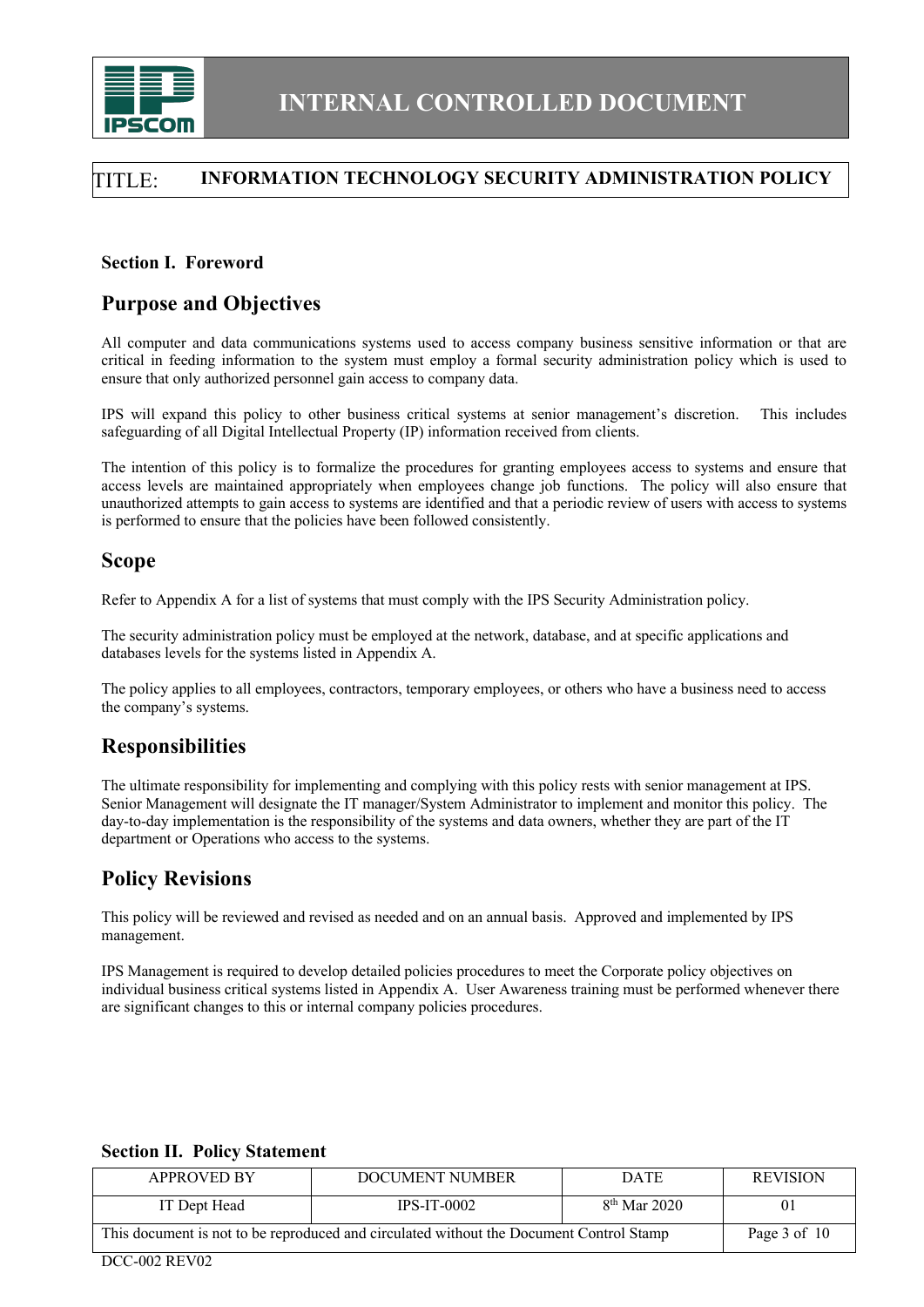

# **Physical Access Control Policy**

Systems should be physically secured from unauthorized access:

- Servers, telecommunications wiring closets, switches, etc. should be in locked areas accessed only by authorized IT personnel.
- Workstations should employ password protected screen savers or other means of locking the workstation when it is not in use.
- Backups of critical information should be stored off-site in a secure location.

#### **IPS Implementation Procedure**

All ERP Enterprise, Deployment, Mail, E-Business, Firewall and Network servers will be kept in a locked room. Entry is limited to IT staff and those allowed entrance by the IT Manager for the region.

Server rooms will be locked with a Finger Print Scan system, lock and key or with changeable combination. The network teams in each region will have the keys to access the Server rooms.

• All user workstations will have a time-triggered screen saver with password control. The users will be asked to change this password every 60 days. A recommended setting for idle time is 5 minutes.

# **Access Authorization and Control Policy**

Access to company systems and data should be granted to users based on the user's job responsibilities and with the approval of the data owner manager.

- IPS will identify Regional Security Administrator(s) who will:
	- Monitor and enforce the network security policy.
	- Answer questions of data owners and users.
	- Monitor data owner and user compliance with the IPS security policies.
- Be a liaison with the department manager in ensuring that segregation of duties and other controls are effectively implemented in the IT environment.
- System access criteria will be developed, by job function, ensuring that only transactions and data required by the user can be accessed. This will maintain and control segregation of duties.
- IPS will employ a method of authenticating users with remote access to the Email system. Only approved user will be granted remote access to the Email mailbox using Web Access.
- IPS will maintain a physical or electronic documentation of a manager's approval for the level of access granted and for each change in access is required.

| <b>APPROVED BY</b>                                                                      | DOCUMENT NUMBER | <b>DATE</b>    | <b>REVISION</b> |
|-----------------------------------------------------------------------------------------|-----------------|----------------|-----------------|
| IT Dept Head                                                                            | $IPS-IT-0002$   | $8th$ Mar 2020 | 01              |
| This document is not to be reproduced and circulated without the Document Control Stamp | Page 4 of $10$  |                |                 |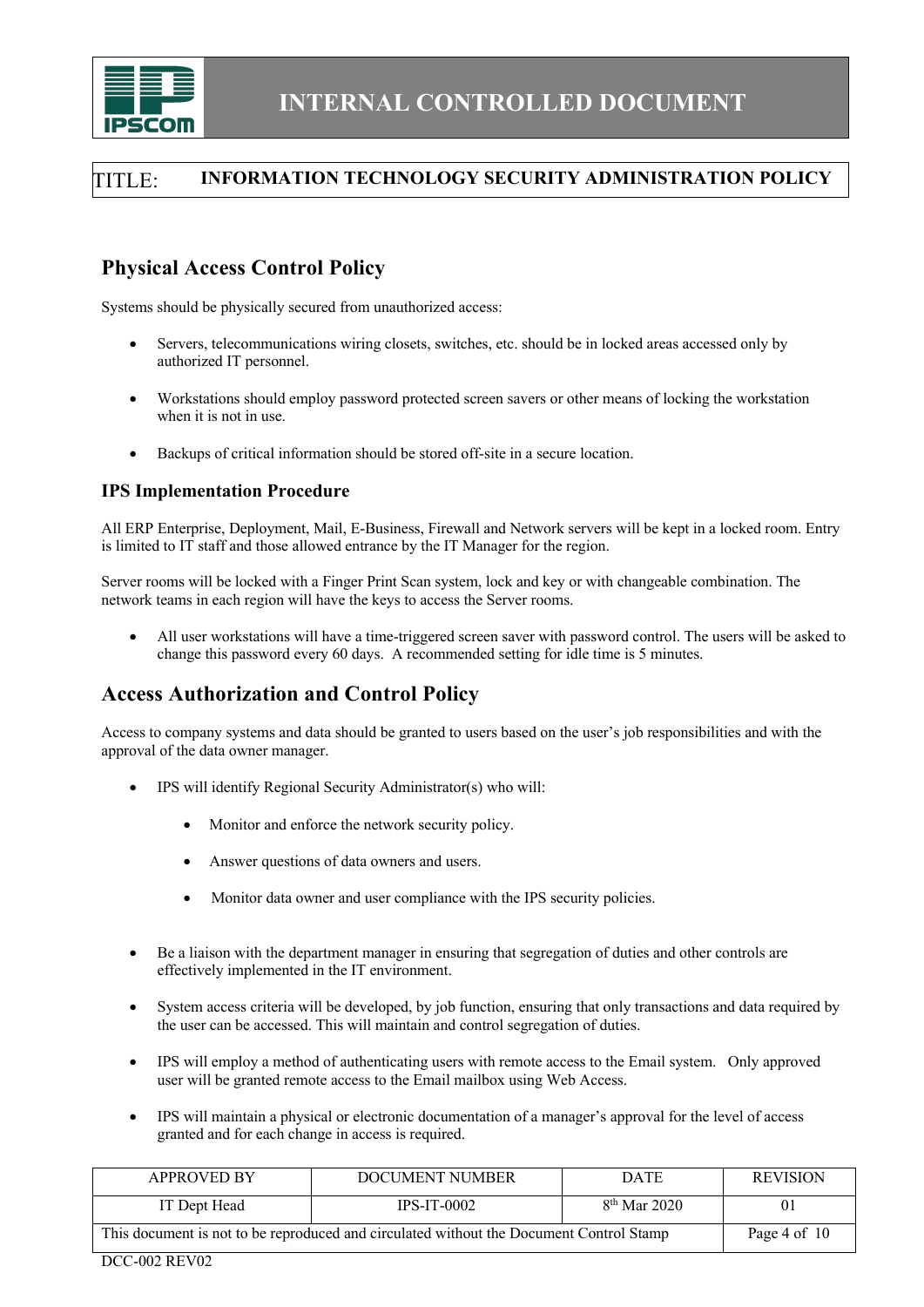

- When a user changes job functions, their access must be re-authorized by their new manager.
- A copy of all access authority documents should be maintained.

### **IPS Implementation Procedure**

IT is responsible for ensuring that only authorized users of systems have access to relevant information, software, or network components.

Employees should regard security responsibilities as shared and should use sound judgment and common sense to ensure that Company data and systems are protected.

- 1. Report all suspected unauthorized attempts to IT.
- 2. Change passwords as required by Company policy.
- 3. Keep passwords confidential.
- 4. Do not write down passwords where they are openly visible or can easily be found.
- 5. Change passwords if it is suspected that someone else has obtained them.
- 6. Do not disclose passwords over the phone.
- 7. Passwords should be adequately complex, comprised of a combination of numbers and letters. Do not use names, birth dates or common words.
- 8. Users are responsible for all network access violations that result from sharing, displaying or not protecting passwords or not having password changed when necessary.
- 9. Unattended workstations should never be left logged on for an extended length of time or overnight.
- 10. Workstations left unattended for a brief length of time should be protected by a password enabled screen saver or approved security utility.
- 11. Laptops should never be left out overnight. They should be locked down to a stationary object using a locking device or placed in a locked drawer or cabinet Or locked office.
- 12. Any computer that is lost, stolen or compromised must be immediately reported to IT. Any account that is compromised must be immediately reported to IT. The user's password will be immediately changed or account locked to limit security threats.
- 13. Accessing intranets or email via pubic kiosks or PC's other than your own is not permitted. User ID and passwords are frequently cached in memory and introduce security threats. If use is necessary, either reboot the PC or close the browser when finished to avoid potential access to Company accounts.
- 14. Any security incident such as unauthorized access, malicious code (viruses), network intrusion or denial-of service attacks detected or reported, an incident response team consists IT manager, network and system administrator, HR security officer, Business unit manager and Financial controller, should be activated to isolate, investigate, recover and report the incidents to the top management.

| <b>APPROVED BY</b>                                                                      | DOCUMENT NUMBER | <b>DATE</b>    | <b>REVISION</b> |
|-----------------------------------------------------------------------------------------|-----------------|----------------|-----------------|
| IT Dept Head                                                                            | $IPS-IT-0002$   | $8th$ Mar 2020 | 01              |
| This document is not to be reproduced and circulated without the Document Control Stamp | Page 5 of 10    |                |                 |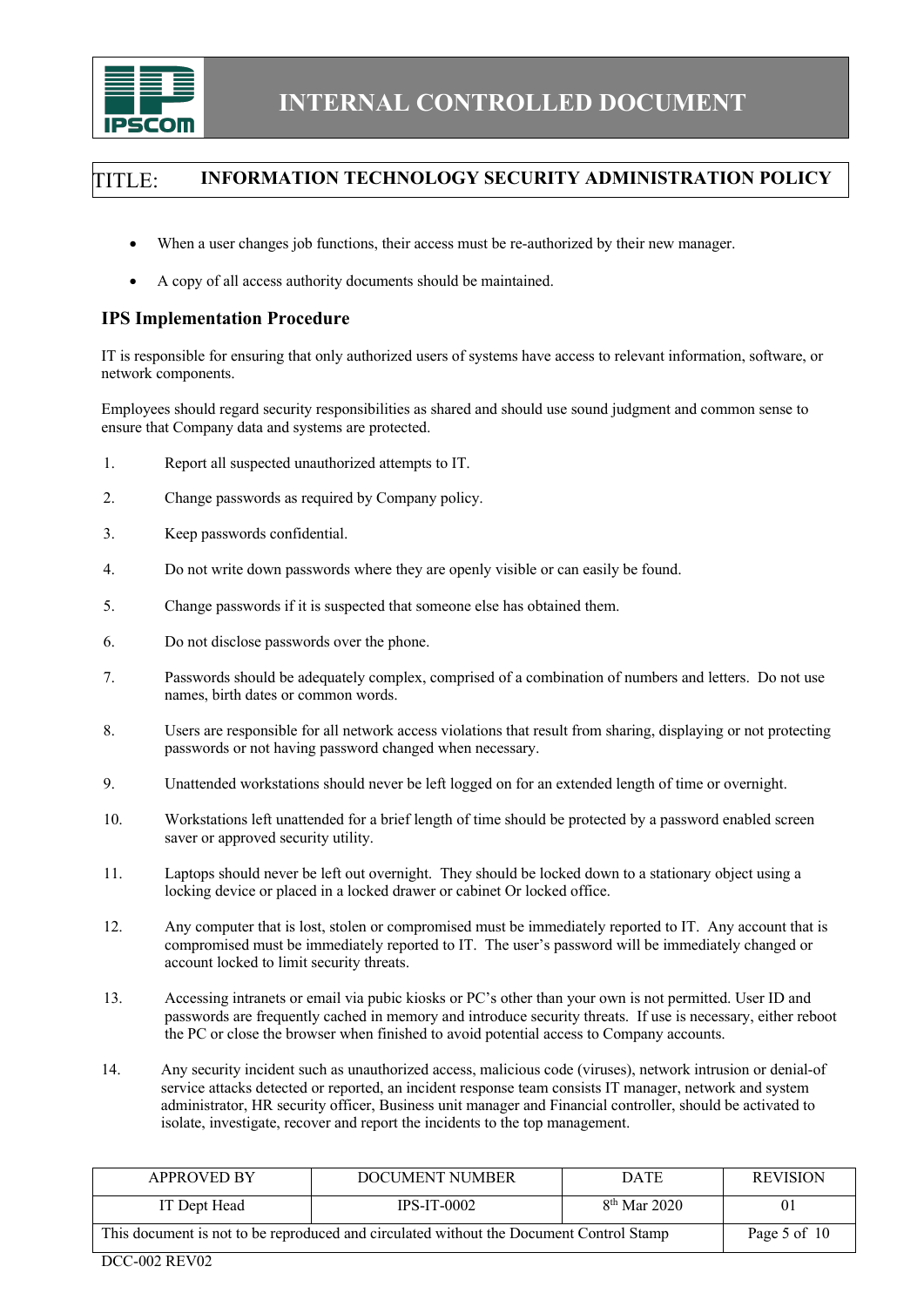

# **Password Control Policy**

User ID's and passwords should be used to authenticate users to all systems listed in Appendix A.

Passwords must not be shared.

- Passwords must be changed at least every 60 days.
- Network passwords that have not been used should be disabled after a maximum of 60 days.
- Minimum password length of six characters.
- Passwords should be comprised of numeric and alpha-numeric characters and should not include easily guessed words or numbers (names, birth date, user's initials, etc.)
- Passwords should be changed immediately if a user suspects that someone else has obtained their password.
- Passwords should not be written down where they could be accessed by another user.
- Passwords should be disabled after 5 failed attempts.
- IT intervention should be required to re-enable a user account. Record of the intervention should be forwarded to the IT Security Administrator.
- Terminals/PCs should deactivate after a maximum of 30 minutes of inactivity through system utilities or password screen savers.

### **IPS Implementation Procedure**

Individual site shall maintain a set of the relevant administrator passwords and safe keep in the locked safe. The safe with passwords should be limited to the Senior/System Administrator and/or the IT manager of the facility. The safe should be fireproof in the event of a disaster.

Password changes must occur a minimum of every 60 days. Passwords must be a minimum of 6 characters in length. All server passwords should not be dictionary-based words, and local administrator password lengths must be a minimum of 6 characters.

Any passwords stored in the safe will be communicated across the team of System Administrator with an understanding that no modifications or changes to the regional network will be made without the authorization of the IT Manager.

| <b>APPROVED BY</b>                                                                      | DOCUMENT NUMBER | <b>DATE</b>    | <b>REVISION</b> |
|-----------------------------------------------------------------------------------------|-----------------|----------------|-----------------|
| IT Dept Head                                                                            | $IPS-IT-0002$   | $8th$ Mar 2020 | 01              |
| This document is not to be reproduced and circulated without the Document Control Stamp | Page 6 of 10    |                |                 |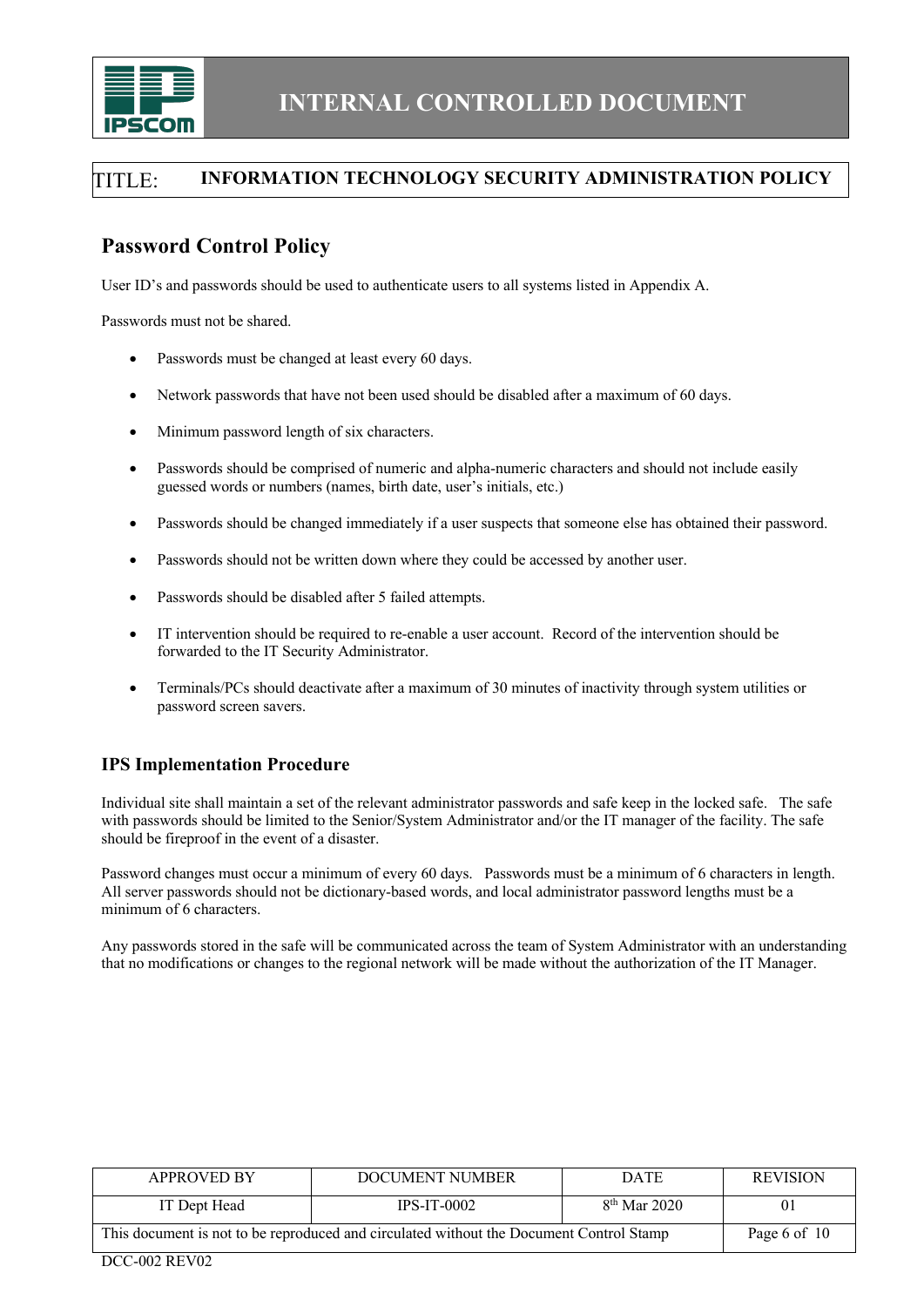

## **Data Security Policy**

Data that is considered confidential (i.e. employee data, business plans) should be stored in a secured servers. User ID and password information must be encrypted prior to being transmitted in the internet environment.

Web and FTP servers need to implement HTTPS (HTTP over TLS 1.2) or SFTP to ensure data is transmitted securely from one system to another system.

Data which belongs to customer in its digital form, known as Digital IP, includes digital files containing product keys, artwork, engineering specifications, bills of material and product images. Dedicated servers place onto dedicated segment of the network will be used to centralize the administration of the sensitive data.

All data containing Digital IP or PII (Personally Identifiable Information) needs to be encrypted with minimum AES-256 strength encryption algorithm.

Back-ups of confidential data should be kept in a secure environment. Back-ups need to be encrypted with minimum AES-256 strength encryption algorithm.

## **Controlling Access to Information and Systems**

The most common threat to organizations comes from viruses, worms, and other hostile programming code. While it may be impossible to completely guard against all such threats, following the policies set forth here will minimize the threat potential.

The policy covers as below:

- (1) Installing of hardware and illegal use of software is prohibited.
- (2) Employees should know that they are not allowed to put any software on their PC whether for business or entertainment purposes without getting approval from IT Department.
- (3) Employees are not allowed to access Company system and network using their personal devices. Namely, Laptops, PDAs, Mobile phones, Tablets and USB storage devices.
- (4) Employees are not allowed to copy Company data from their company's PC to external websites or devices. Namely, Floppy drive, CD-Rom, CD Writer, DVD Rom, DVD Writer, and USB storage devices.

| <b>APPROVED BY</b>                                                                      | DOCUMENT NUMBER | <b>DATE</b>    | <b>REVISION</b> |
|-----------------------------------------------------------------------------------------|-----------------|----------------|-----------------|
| IT Dept Head                                                                            | $IPS-IT-0002$   | $8th$ Mar 2020 | 01              |
| This document is not to be reproduced and circulated without the Document Control Stamp |                 |                | Page 7 of 10    |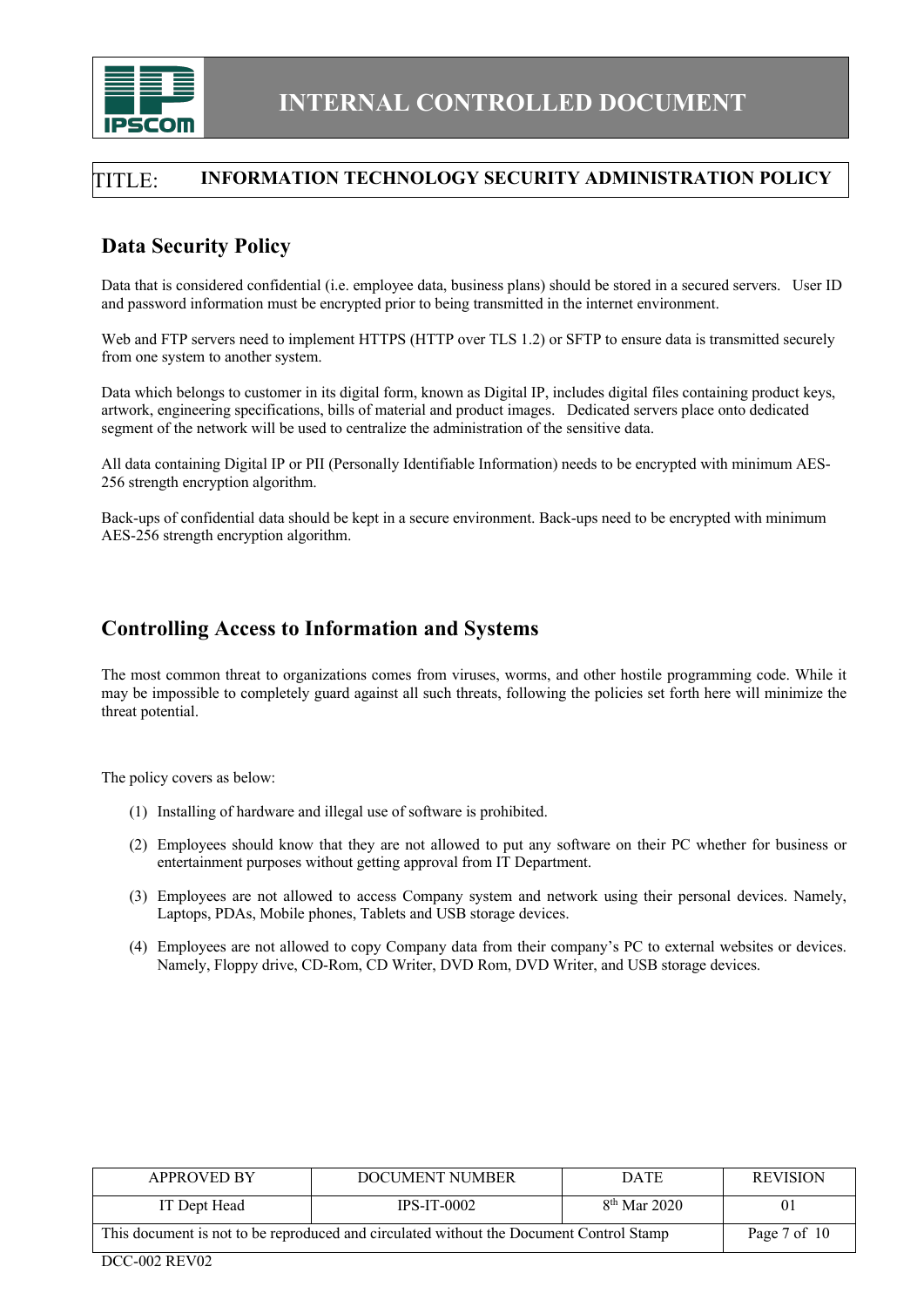

### **IPS Implementation Procedure**

General purpose business data stored on the local file servers within the firewall. Digital IP data stored on dedicated Digital IP server place on a secure network path in the dedicated segment of the network within the firewall.

# **Access Level Maintenance and Monitoring Policy**

The removal of access should occur when a user leaves the job function that they were assigned to through termination or transfer to another job function.

- Human Resources management should notify the System Administrator of job transfers and terminations.
- As an additional control, the Security Administrator will ensure that network access is removed for these employees if the employee terminated the service.
- The Security Administrator will notify all application and data owners of terminations of the employee and removal the access of the application system.

The creation of access should occur when a user request new account for accessing specific application system based on the assigned job function.

- Management will define and review critical application and database functions to ensure that access to those critical functions is limited to appropriate employees.
- System Administrator will grant access level privileges accordingly based on approved application.
- Only System Administrators are granted with admin privileges.

| <b>APPROVED BY</b>                                                                      | DOCUMENT NUMBER | <b>DATE</b>    | <b>REVISION</b> |
|-----------------------------------------------------------------------------------------|-----------------|----------------|-----------------|
| IT Dept Head                                                                            | $IPS-IT-0002$   | $8th$ Mar 2020 | 01              |
| This document is not to be reproduced and circulated without the Document Control Stamp | Page 8 of 10    |                |                 |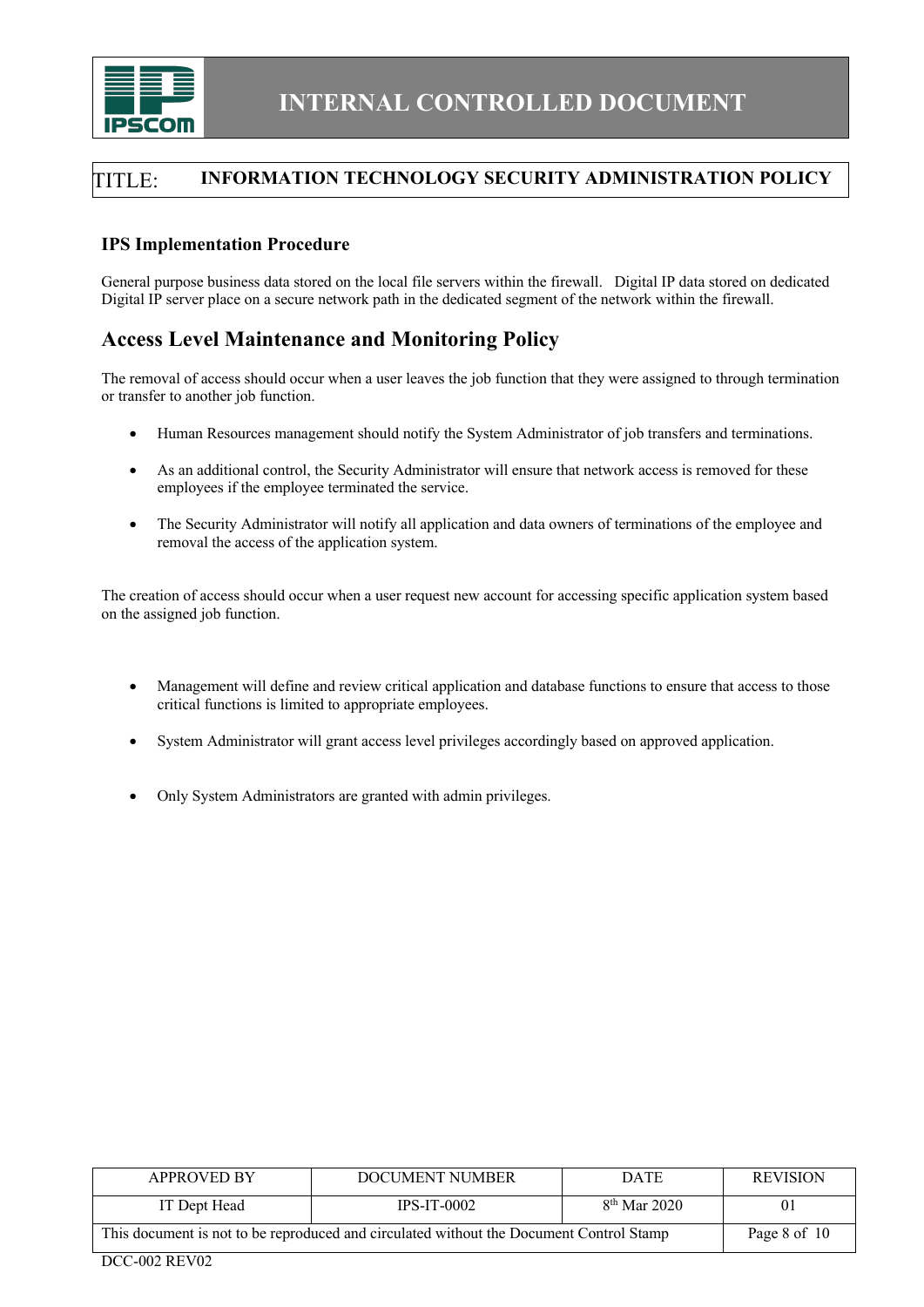

# **Unauthorized Access Attempt Policy**

The System or Network Administrator must review failed or unusual access attempts to the system and report suspicious activity to the head of the IT department and their direct supervisor for further action.

- The review of access attempts should be documented on the access attempt log or in some other manner and retained for at least 2 years.
- Accounts with access to digital IP must be reviewed quarterly to validate that only authorized users have access to systems containing digital IP.
- Database systems should have audit features activated and activity logs reviewed periodically for unusual or unauthorized transactions.

#### **IPS Implementation Procedure**

All IPS network accounts will be created with a maximum of 5 failed login attempts. The account will be disabled once the fifth login attempt failed. The user will need to contact the IT help desk to reset the account.

## **User Awareness Training Policy**

IPS is required to perform user awareness training on security. This training will provide users with enough information for them to understand why each of these security policies has been implemented and their requirements for following the policies.

User understanding and acceptance of these policies should be evidenced by the employee's signature on this policy that should be maintained in the employee's personnel file.

### **IPS Implementation Procedure**

As part of the employee orientation program, new employee will be brief on the company IT security and operating policies. This includes awareness of the Personal Identifiable Information and vulnerability of network security. The role of IT user support has expanded not only provide user access trouble-shooting but responsible to support external customer applications and to serve as the single point of contact for technical issues and handle security incident.

To provide support properly, the IT help desk is responsible for the following tasks:

- a. Escalation guidelines.
- b. Communication between the IT helps desk and application development groups.
- c. Knowledge on the applications available to customers.
- d. Brief users on security policies, procedures, and guidelines.

| <b>APPROVED BY</b>                                                                      | DOCUMENT NUMBER | <b>DATE</b>    | <b>REVISION</b> |
|-----------------------------------------------------------------------------------------|-----------------|----------------|-----------------|
| IT Dept Head                                                                            | $IPS-IT-0002$   | $8th$ Mar 2020 | 01              |
| This document is not to be reproduced and circulated without the Document Control Stamp | Page 9 of 10    |                |                 |